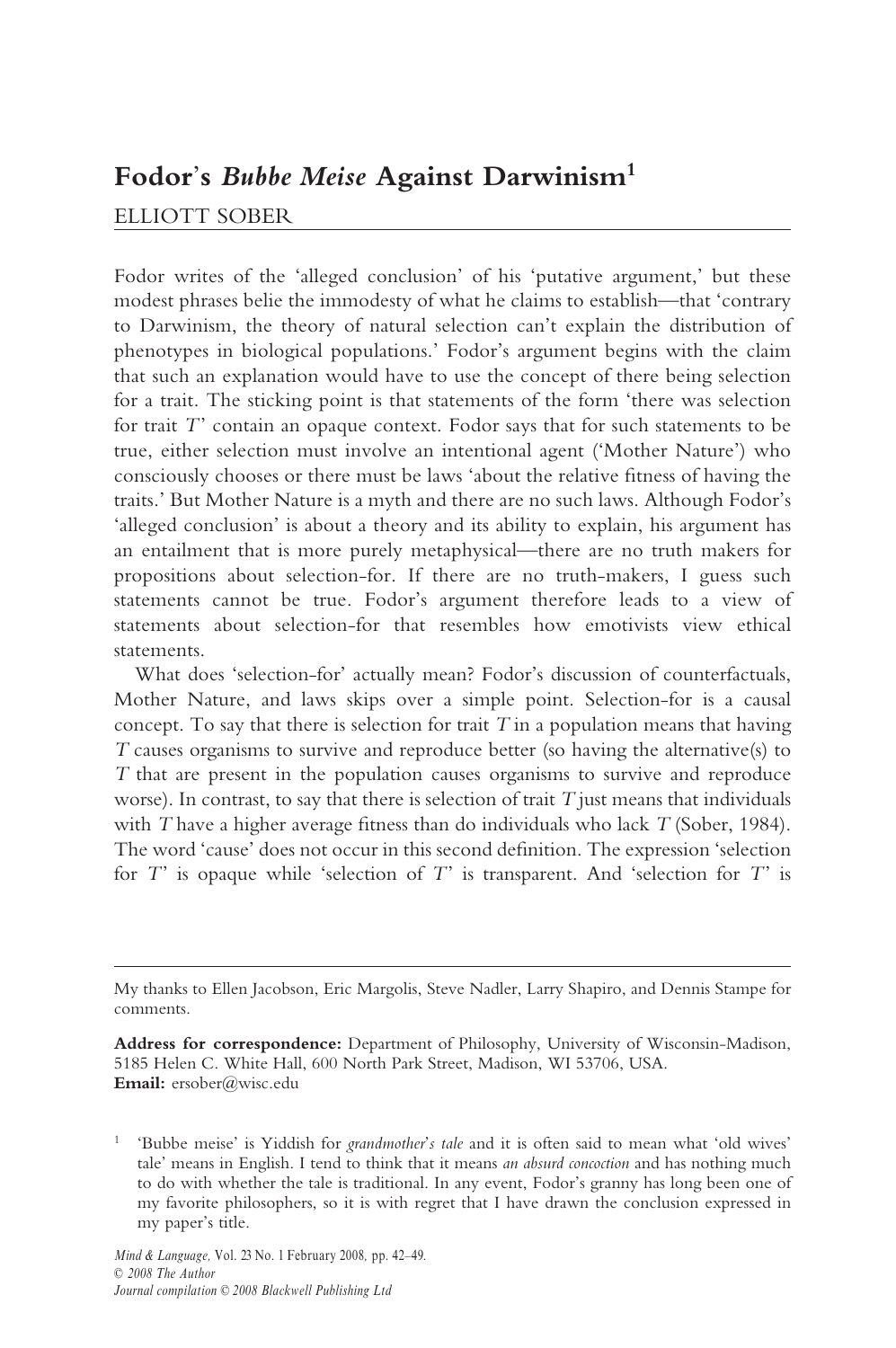opaque precisely because *T* occurs nontransparently in '*a*'s having *T* causes ...'.<sup>2</sup> The thesis that statements of the form ' there was selection for trait *T* in population *p*' are never true therefore boils down to the thesis that statements of the form ' having trait *T* caused better survival and reproduction in population *p*'are never true. This radical conclusion flies in the face of the fact that biologists often think they have excellent evidence for saying that agricultural pests experienced selection for DDT resistance, that there has been selection for dark coloration in moths, and on and on.

Fodor's beef is not the usual complaint about adaptationists—that their reasoning is sloppy or that their evidence is inconclusive. These are epistemological criticisms. Fodor is here wearing his metaphysical hat. Even when biologists do experiments (either in the laboratory or in the wild) to figure out what traits in a natural population are being selected-for, they are engaged in a fool's errand. I regard this entailment of Fodor's argument as a *reductio* of its premises. But where do the premises go wrong?

Fodor mentions the example of the selection toy that I discussed in my book *The Nature of Selection* (p. 99). Here is what he says about it:

Roughly, Sober imagines a mixed batch of marbles, some square and some round, that is run through a filter all the holes of which are round. Suppose that all the round marbles are red and all the square marbles are some other color. Then the sort will pass only red objects even though, Sober points out, there is a strong intuition that what this device sorts *for* is not color but shape.

One might argue that, in the case imagined, although what underlies the intuitions about selection for is, as usual, the counterfactuals (green round marbles would have gone through had there been any) the counterfactuals are covered by, as it were, a *very local* law whose domain is restricted to this kind of machine. But this strikes my ear as forced, and it's anyhow unnecessary. Rather, what grounds the counterfactuals in Sober's example is the structure of the mechanism; given how it works, it can't let anything through that isn't round. So, one's intuitions about which trait is selected for follow not from what one takes to be the laws that govern selection *per se*, but rather from what one takes to be the story about how this kind of machine works. In fact if one takes Sober's example to exemplify the general case, there can be no theory of selection *per se*: The metaphysics of selection will be as heterogeneous as the kind of mechanisms that do the selecting.

Fodor here concedes that there is a fact of the matter about what traits are selectedfor in the selection toy. There is selection for being round, not for being red, even

<sup>2</sup> Fodor correctly notes that the event terms in 'event  $e_1$  caused event  $e_2$ ' occur transparently, but this does not undercut the fact that  $F$  and  $G$  occur opaquely in 'a's having  $F$  caused  $b$ 's having *G*,' although *a* and *b* occur transparently.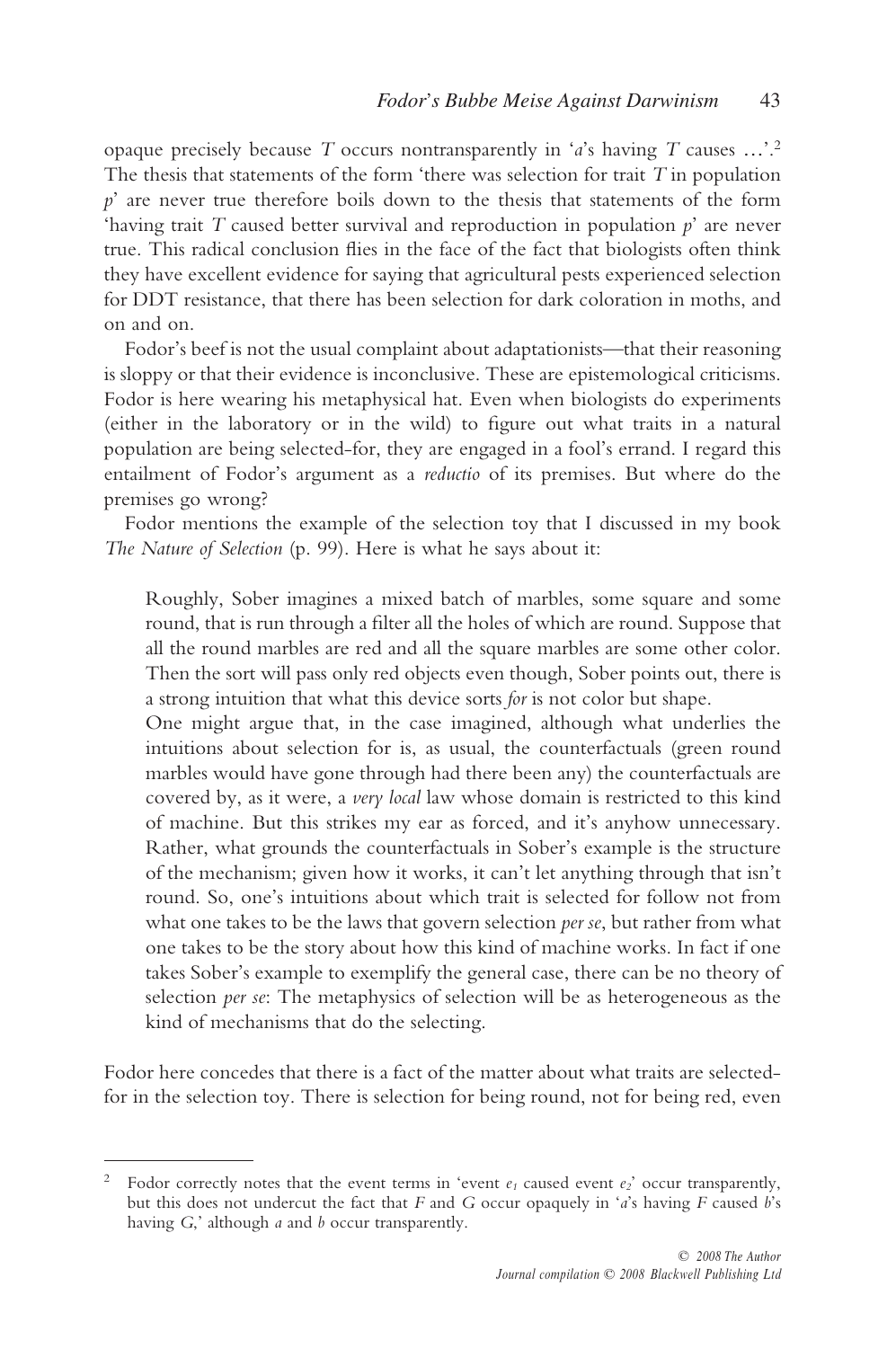though the two traits are coextensive in the batch of marbles. I think the same is true of natural selection. The fact that 'selection for *T*' is opaque doesn't mean that selection-for floats free from the facts; the facts, after all, include causal facts. Fodor thinks there are no laws about the selection toy; rather, it is properties of the 'mechanism' that ground the fact that there is selection for shape but not for color. Suppose for the moment that this is so. The question then is —why aren't there similarly 'mechanisms' in nature that ground facts about selection-for? The last sentence quoted shows that Fodor thinks that 'mechanisms that do the selecting' do exist out there in the wild. Apparently, Fodor here repudiates the premise in his 'putative argument' that says that Mother Nature and laws are the only two options for grounding facts about selection-for.

This passage and some others suggest that Fodor may not be aiming to show that there are no facts about selection-for, even though his 'putative argument' entails precisely that conclusion. Perhaps we should ignore the passages in which he argues that there are no truth-makers for propositions about selection-for and focus on the parts of the paper in which he tries to show that there can be no *theory* about this, and that there can be no such theory because there are no *laws* about selection-for. After all, his 'alleged conclusion' is that 'the theory of natural selection can't explain the distribution of phenotypes in biological populations.' And he takes his argument to show that ' *the theory of Natural Selection* reduces to a banal truth: "if a kind of creature flourishes in a kind of a situation, then there must be something about such creatures (or about such situations, or about both) in virtue of which it does so" [my italics, twice].'

Fodor thinks there are no laws about selection-for because of his views about the form that such laws would have to take:

It simply isn't true, for example, that being big is in general better for fitness than being small except when there are effects of interacting variables; or that flying slow and high is in general better for fitness than flying fast and low except when there are effects of interacting variables; or that being monogamous is in general better for fitness than being polygamous etc except when there are effects of interacting variables ... etc. It's not that the underlying generalizations are there but imperceptible in the ambient noise. It's rather that there's just nothing to choose between  $(e.g.)$  the generalization that being small is better for fitness than being big and the generalization that being big is better for fitness than being small. Witness the fact that the world contains vastly many creatures of both kinds.

Fodor thinks that laws about selection-for must have the form:

(1) If *F* and *G* are alternative traits in a population, there will be selection for *F* and against *G*, *ceteris paribus*,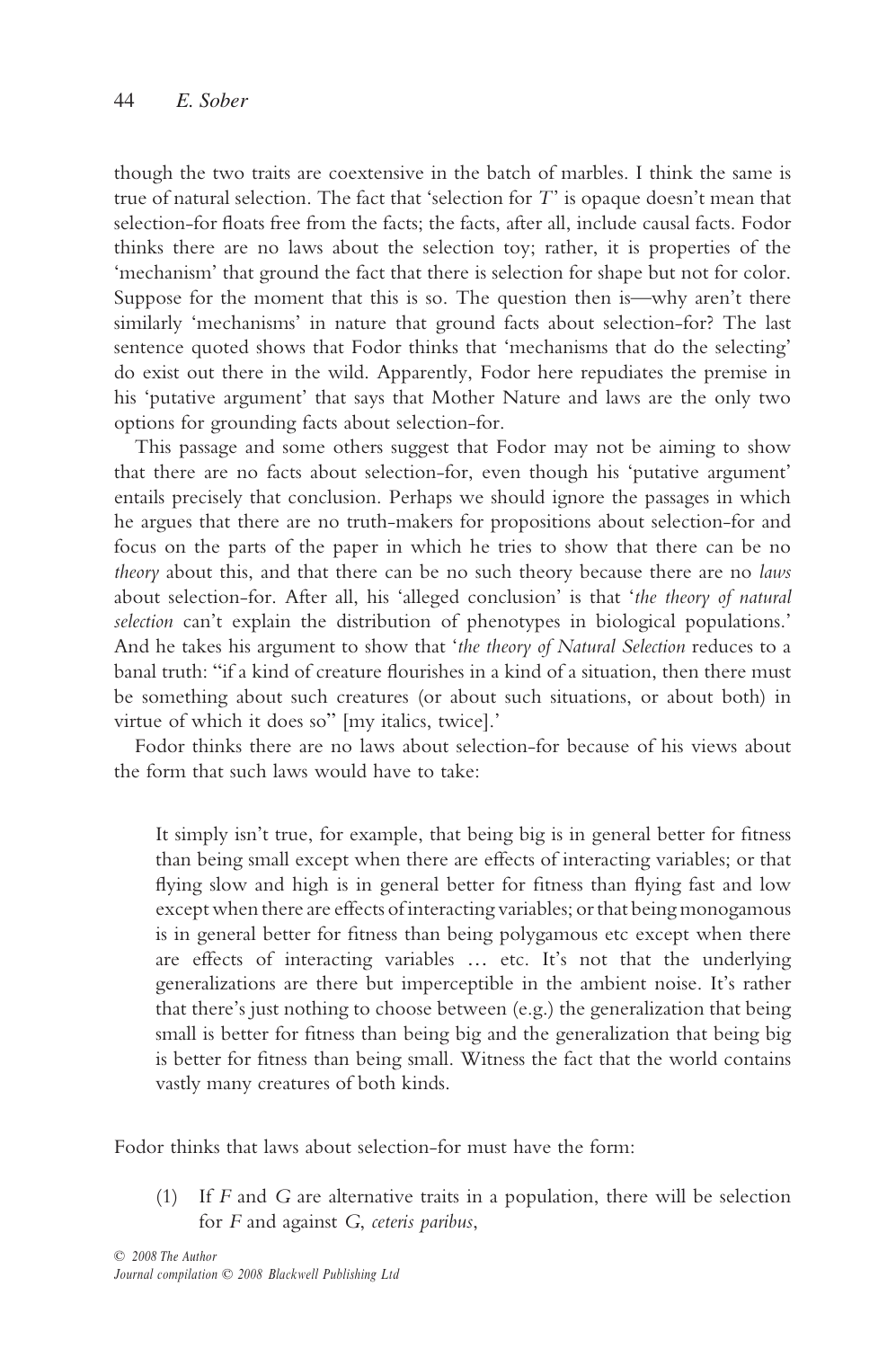where this means:

If *F* and *G* are alternative traits in a population, there will be selection for *F* and against *G*, except when there are effects of intervening variables.

For Fodor there are no laws that have these forms because there's 'nothing to choose between' them and the following two, with which they are incompatible:

(2) If *F* and *G* are alternative traits in a population, there will be selection for *G* and against *F*, *ceteris paribus*,

If *F* and G are alternative traits in a population, there will be selection for *G* and against *F*, except when there are effects of intervening variables.

Fodor's phrase 'nothing to choose between' is to be understood metaphysically, not epistemologically. There is no fact of the matter as to which of (1) and (2) is true. Hence there are no laws about selection-for.

The obvious thing that is missing in both (1) and (2) is a placeholder for the kind of environment the population occupies. By 'environment,' I mean both the abiotic environment (like the weather), the biology of organisms outside the population of interest (like its predators, prey, parasites, and diseases), and the other traits that organisms in the population possess (Williams, 1966; Brandon, 1990). Here is a candidate law that remedies this defect:

If producing equal numbers of sons and daughters and producing more daughters than sons are the alternative reproductive strategies that a parent might follow in a randomly mating population, and if the cost of rearing a son is the same as the cost of rearing a daughter, then there will be selection for following the first strategy and against following the second.

This is a simplified statement of Fisher's (1930) model of sex ratio evolution. Fodor may feel the need to add '*ceteris paribus*' to this. I tend to think that this phrase is too vague to be of much use, though I concede that there may be further details that one will need to add to the antecedent. Fodor may claim that there is no way to turn the conditional into something true unless ' *ceteris paribus*' is added. I disagree, since I think that Fisher's theory is a mathematical truth; the consequent follows mathematically from the antecedent once everything is stated carefully (Sober, 1984). But this quarrel about whether *'ceteris paribus'* is necessary or helpful does not matter to the main point. There is *everything* to choose between (1) and (2) once the selectively relevant environment is characterized properly.

Biologists don't usually use the word 'law' to describe such generalizations as Fisher's. Rather, they call them 'models'. Still, they have the properties that Fodor is looking for when he talks about 'laws'—they are general, they don't refer to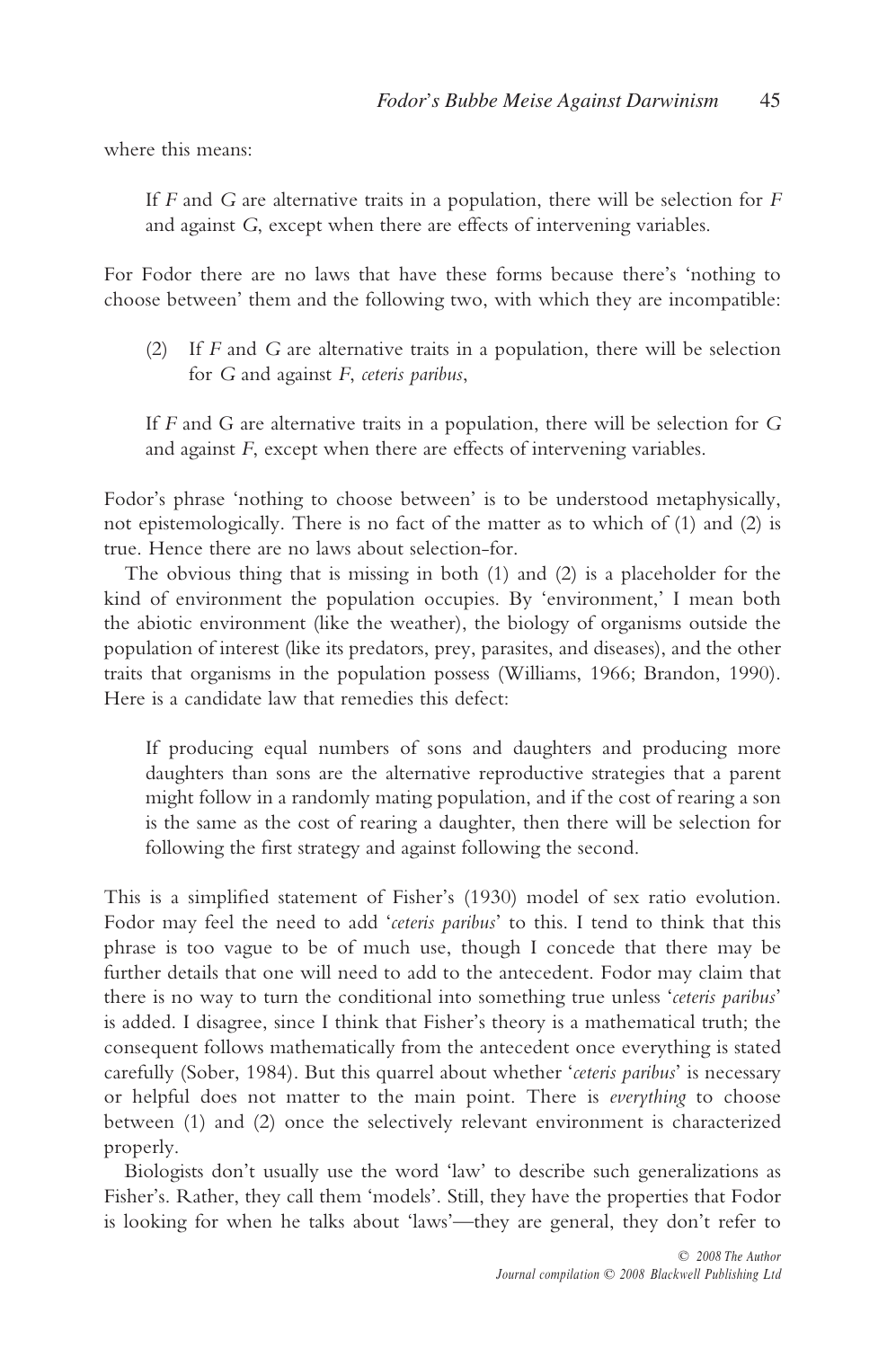specific places, times, or individuals, and they support counterfactuals.<sup>3</sup> It is true that they often contain idealizations, but Fodor says he is ok with that. Laws with idealizations in them (e.g. ones that describe infinite populations and the like) are still laws. In applying idealized models to real-world populations, one must show that their idealizations are *harmless* ( Sober, 1993 ); this may be what Fodor means when he refers to 'independently justified idealizations.' The theory of selectionfor is a collection of such models. There are a number of models of sex ratio evolution, and there are groups of models for other interesting phenotypes as well-for example, for the evolution of altruism and selfishness (Sober and Wilson, 1998).

Long before he turned a jaundiced eye on Darwinism, Fodor (1975) made the important point that laws in higher-level sciences are often able to capture generalizations that the more fine-grained vocabulary used in lower-level sciences will be unable to describe. This is because the higher-level science describes properties that are *multiply realizable.* The property of producing equal numbers of sons and daughters and the property of performing an altruistic act (that has specified costs and benefits, described in terms of their fitness effects) are both multiply realizable, but that does not prevent there being laws (or models) about the kinds of circumstances in which there is selection for those properties. It is ironic that this Fodorian point is one that Fodor denies.

Fodor offers another reason for thinking that there can be no laws of selectionfor. He mentions it in the passage quoted above about the selection toy, and returns to the same thought at the end of the paper when he offers this analogy:

For each person who is rich, there must be something or other that explains his being so: heredity, inheritance, cupidity, acuity, mendacity, grinding the faces of the poor, being in the right place at the right time, having friends in high places, sheer brute luck, highway robbery, or whatever. Which things conduce to getting rich is, of course, highly context dependent … [T]he extreme context sensitivity of the ways of getting rich makes it most unlikely that there could be a theory of *getting rich per se...* In particular, it's most unlikely that there are generalizations that are lawful (hence counterfactual supporting, not *ad hoc*, and not vacuous) that specify the various situations in which it is possible to get rich and the properties in virtue of which, if one had them, one would get rich in those situations.

<sup>3</sup> If these models are mathematical truths, does that mean they are not laws? This is not Fodor's argument and I tend to think that this way of arguing for there being no laws of natural selection is sterile and terminological. Whether evolution is *lawful* does not depend on whether dynamical models are a priori or a posteriori.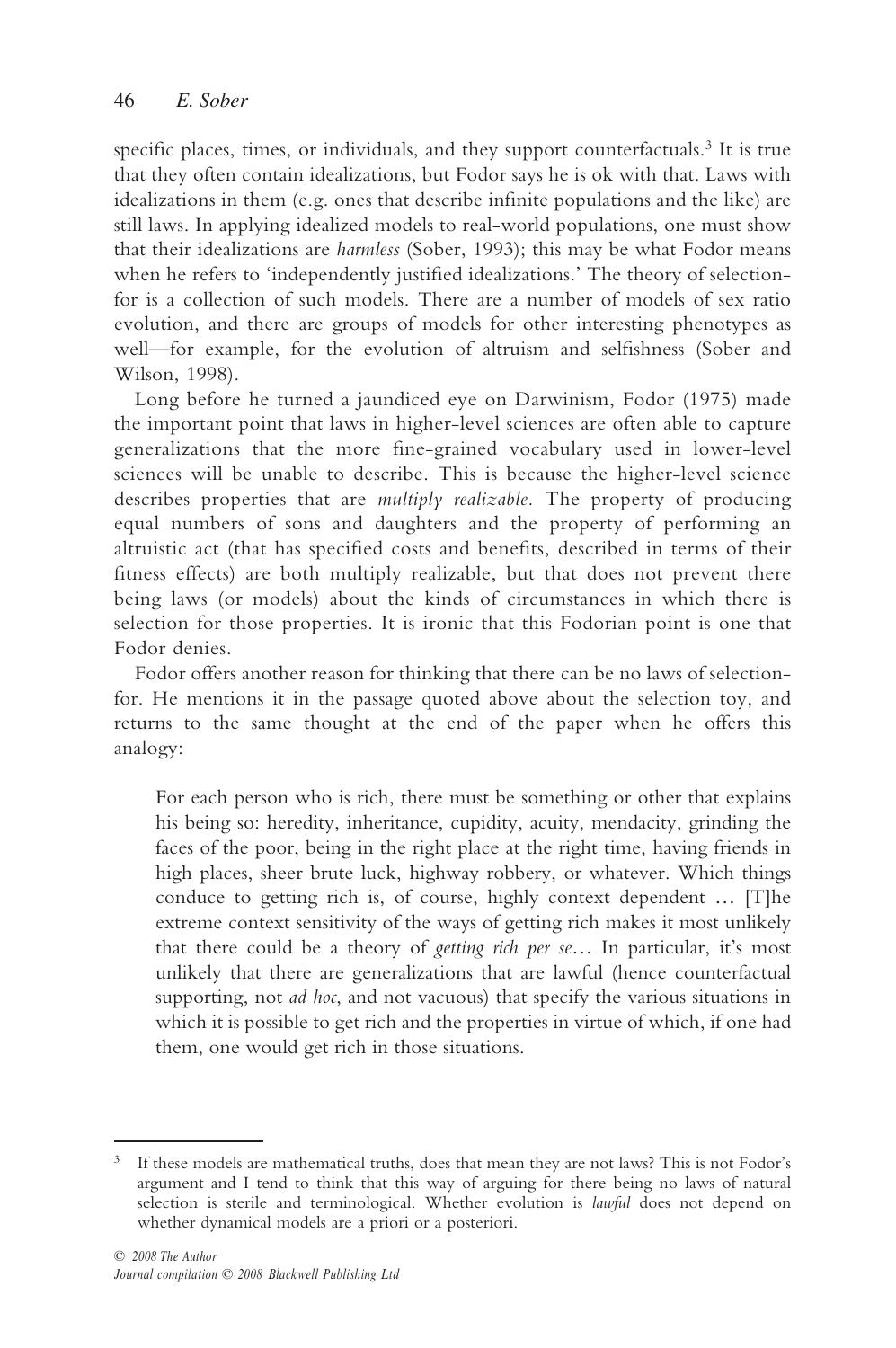There are many causes of getting rich and they are enormously heterogeneous; hence there are no laws of getting rich.<sup>4</sup> Notice that theses about '*ceteris paribus*' play no role in this argument.

Since Fodor's analog for someone's 'getting rich' is a trait's 'being selected-for,' consider why he doubts that there could be a theory of *'being selected-for per se.'* If there is selection for an even sex ratio in population  $p_i$  and selection for a particular altruistic trait in population  $p_2$ , what of substance is there to say concerning what these two instances of selection-for have in common? I agree—not much. But a substantive theory does not have to describe a necessary-and-sufficient condition for someone's getting rich or for there being selection for a trait. Multiple sufficient conditions suffice. The kind of circumstance that leads there to be selection for producing equal numbers of sons and daughters differs from the kind of circumstance that leads there to be selection for altruism. It is this that the theory of natural selection describes. Or rather—this is an important *part* of the theory. The theory includes both source laws and consequence laws (Sober, 1984). There are many kinds of circumstance that lead there to be selection-for. What knits these different sources together is a set of consequence laws, which describe the consequences for trait evolution of selection, both when it occurs alone and when it occurs in combination with other possible causes of evolution. The situation here is rather like the one in classical physics. There are a number of forces—gravitational, electrical, etc. — and each is described by its own source law. These source laws are knitted together by a single body of consequence laws. Gravitational and electrical forces each obey  $F = ma$  and a principle of composition of causes.<sup>5</sup>

The distinction between source laws and consequence laws is relevant to the first step of Fodor's 'putative argument' where he claims that the theory of natural selection can't explain the distribution of phenotypes in populations because to do so would require using the concept of selection-for. Not so. Consequence laws about selection-of provide causal explanations of phenotypic distributions, although adding source laws about selection-for provides a more detailed picture of the causal facts. For example, if the individuals in a population interact in pairs and the average fitnesses of altruistic  $(A)$  and selfish  $(S)$  individuals are the ones given in the accompanying table, then it is more probable than not that *A* will increase in frequency precisely when  $r > c/b$ , where  $r = Pr(\arctan A)$  partner is *A*)—Pr(actor is  $A \mid$  partner is *S*). Notice that this generalization is stated in terms of the fitnesses of the two traits. It tells you when there will be selection *of* trait *A*.

<sup>&</sup>lt;sup>4</sup> Rosenberg (1994) argues that there is only one knowable law in biology and that this is because fitness is multiply realizable. It is instructive to compare Fodor's appeal to multiple realizability with Rosenberg's. I criticize Rosenberg's argument in Sober, 1997.

<sup>&</sup>lt;sup>5</sup> When Fodor says that 'evolutionary processes can select for a given phenotypic trait only insofar as its interactions with other phenotypic traits can be discounted, 'he is confusing selection-of and selection-for. Correlation of characters influences whether a trait favored by selection will get selected. See Brosnan, forthcoming , for discussion of how this should be modeled.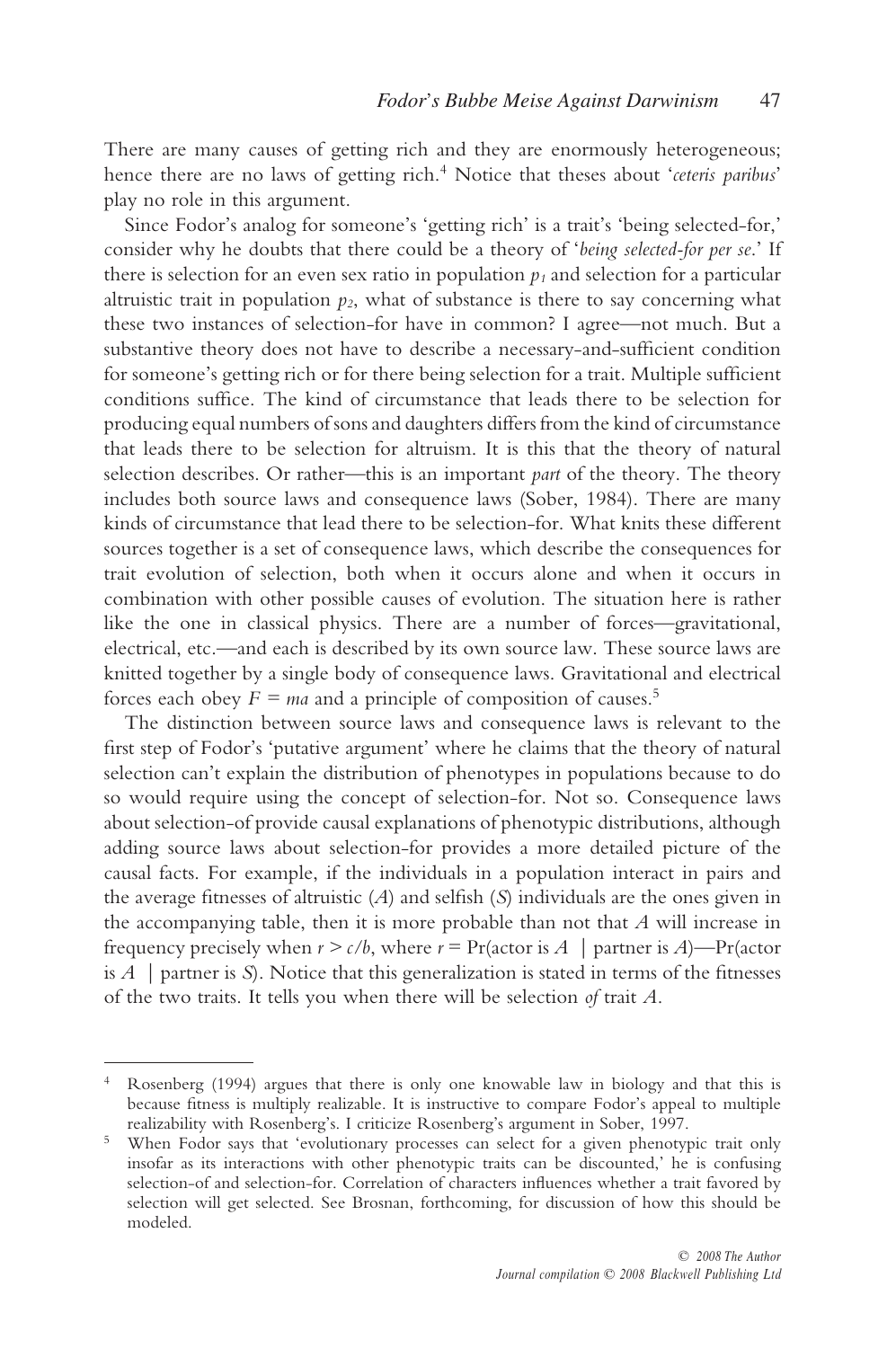

**Table 1** *Fitnesses of altruists and selfish individuals* 

These are my main kvetches about Fodor's *bubba meise*, but I do want to mention some reservations that I have concerning what he says about historical narrative (*HN*) explanations. Fodor stipulates that these use transparent constructions like ' event  $e_1$  caused event  $e_2$ ' but not opaque constructions like 'selection for trait  $T$ '. Given what selection-for means, I take it that *HN* explanations have no truck with constructions of the form '*a*'s having property *F* caused *b* to have property *G*'. If this is what *HN* explanations are, I doubt that they play much of a role in historical sciences. Historical inquiry typically involves asking which *properties* of one event brought about this or that property of another. Also, Fodor contrasts *HN* explanations with covering-law explanations, and mentions the origin of the Grand Canyon, the Solar System, and the Universe as *explananda* that are susceptible of *HN*, not covering-law, explanation. But don't geologists and physicists cite laws (or models), or think of them without bothering to mention them, in explaining such events? And if they can't think of them, don't they wish they could?

> *aPhilosophy Department University of Wisconsin* —*Madison*

## **References**

Brandon, R. 1990: *Adaptation and Environment*. Princeton, NJ: Princeton University Press .

Brosnan, K. forthcoming: Quasi-independence, fitness, and advantageousness.

Fisher, R.A. 1930: *The Genetical Theory of Natural Selection*. New York: Dover, 1957.

Fodor, J. 1975: Special sciences. In *The Language of Thought*. New York: Thomas Crowell.